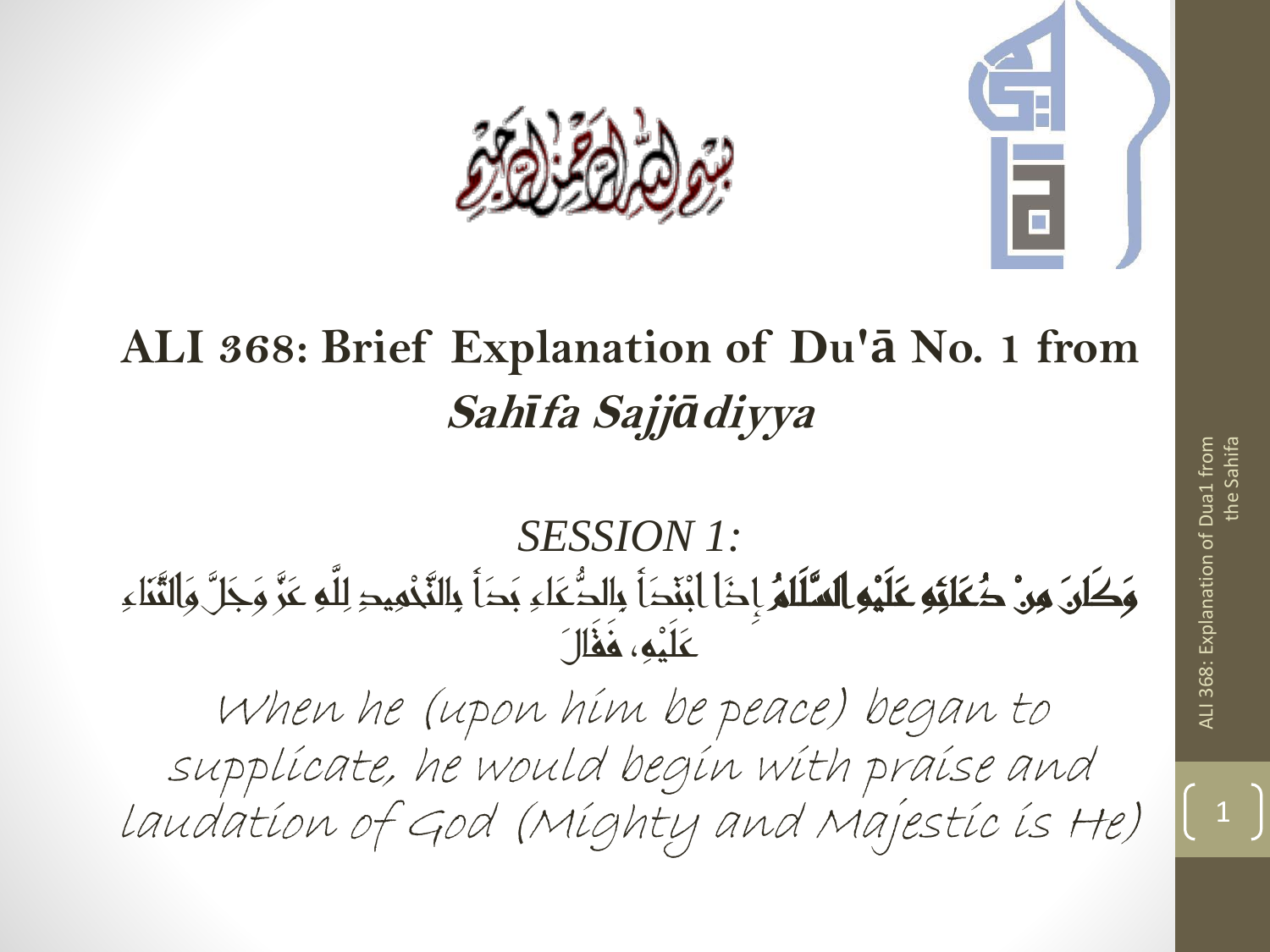# Interesting articles on the *Sahīfa*

Read the following articles during the course. You will find them interesting & highly beneficial; they talk about the circumstances that led to the compilation of the work.

1. A H Sheriff, "Saheefa Al-Kamilah: The Perfect Epistle" from *The Light* magazine, available at:

www.academyofislam.com/wp-

[content/uploads/2016/08/ALI-201-Intro-Sheriff.pdf](http://www.academyofislam.com/wp-content/uploads/2016/08/ALI-201-Intro-Sheriff.pdf)

2. "Introduction to Al-Sahifa by the martyred Imam Āyatullāh Sayyid Muhammad Baqir Al-Sadr, available at: www.academyofislam.com/wp-

[content/uploads/2016/08/Sahifa-Intro-Sadr.pdf](http://www.academyofislam.com/wp-content/uploads/2016/08/Sahifa-Intro-Sadr.pdf)

3. Seyyid Saeed Akhatar Rizvi, "The Illustrious Imamat-period of Imam Zaynal 'Abidin," found online at:

[www.al-islam.org/al-serat/Illustrious.htm](http://www.al-islam.org/al-serat/Illustrious.htm)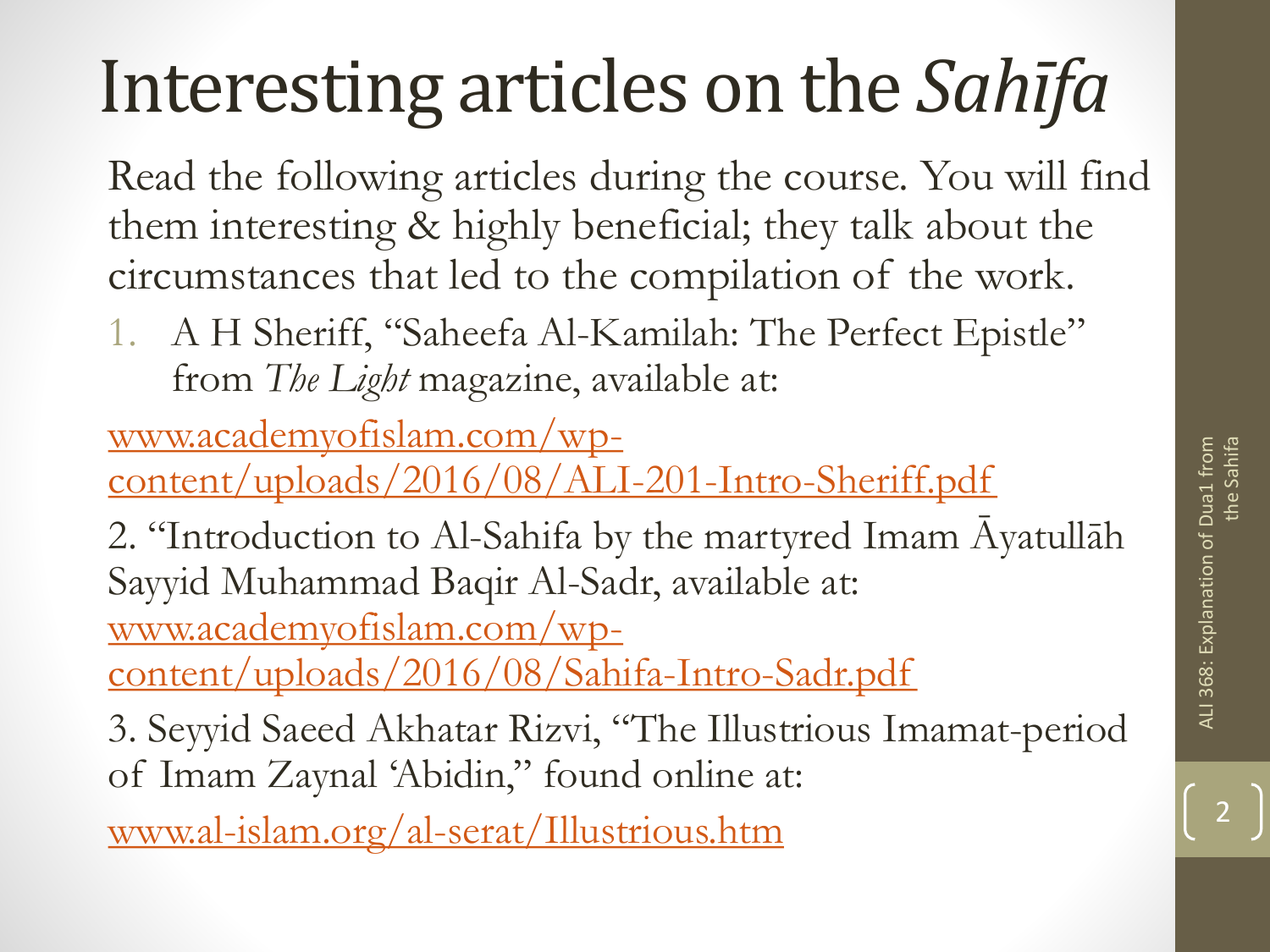#### Important points from A H Sheriff

1. A researcher accepted Islam due to *Sahīfa*. Her observation: *no other book would surpass this as it contained the supreme possible human approach towards the Creator Allah.*

2*.* Quotation from Shaykh al-Islam Tantawi of Egypt. His remarks: *I*  was deeply impressed by the value and magnificence of these invocations. I *wonder how the Muslims have all along been ignorant of such a valuable treasure. They have been in deep slumber for these centuries. They could not even feel that Allah has supplied them with such a precious store of knowledge.* 

3. Gift from the 12th Imam (af): *In a dream once, the Allāmah requested the 12th Imam for a gift of a book from which he could constantly benefit. The Imam recommended Sahīfa telling him that it was a gift from him and he should go and collect the book from a person named at a particular place. Allāmah confirms that in accordance with the advice of the Imam, he collected the Sahīfa from which he benefited a great deal in his exercises of self-purification. The*  book was cherished as an invaluable gift from the Imam and circulated round *among the believers of the place.* 

ALI 368: Explanation of Dua1 from ALI 368: Explanation of Dua1 from<br>the Sahifa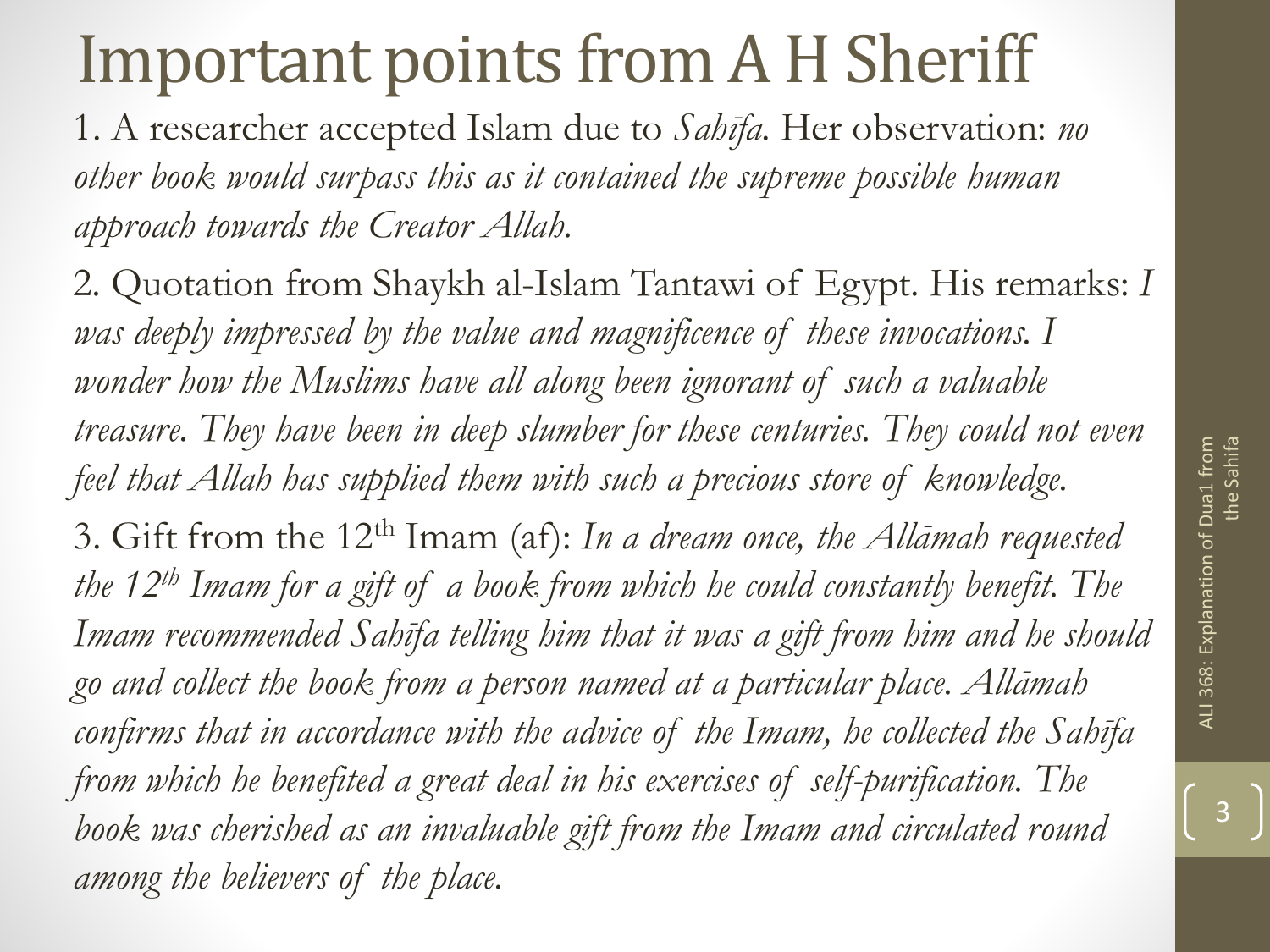# Titles of 10 Du'ās from *Sahīfa*

The *Sahīfa* contains many supplications that focus on spiritual, ethical and ideological aspects of Islam. It also has numerous Du'ās that address worldly needs. Let us have a brief look at the titles of these Du'ās.

**Du'ā No. 7: when faced with a worrisome task Du'ā No. 13: in seeking needs from Allah**

**Du'ā No. 15: in sickness or distress**

**Du'ā No. 18: when perils were repelled**

**Du'ā No. 21: when afflicted with sorrow**

**Du'ā No. 22: in hardship, effort and difficult affairs**

**Du'ā No. 23: when asking for well-being**

**Du'ā No. 29: when the provision is stinted**

**Du'ā No. 30: for help in repaying debts**

**Du'ā No. 54: for removal of worries.**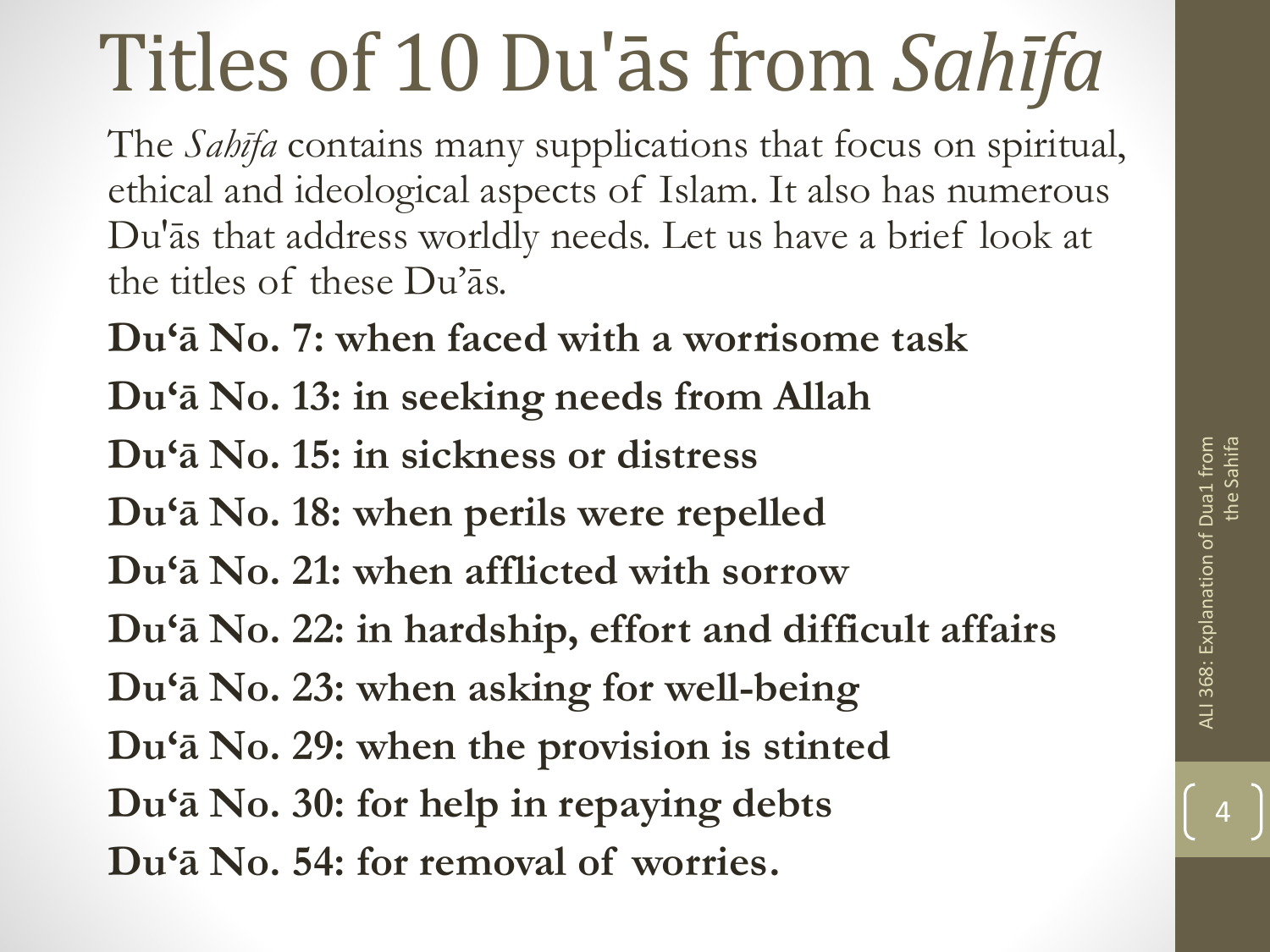#### Definition of Hamd (محد)

*Al-hamd* is to praise someone for a good acquired by his own intention, therefore if you want to praise a pearl for its luster, you may use *al-madh,* but not *al-hamd*  because the pearl has not acquired that luster by its own will and power (*Al-Mīzān,* v. 1, p. 27). Thanks (*shukr)* is given for what one has already received, praise is given for the qualities the One Who is praised possesses prior to having bestowed anything and is thus more universal (*The Study Quran*, p. 6) Hamd means extolling the Praiseworthy (*mahmūd*) and giving thanks to Him for all of the favors He has bestowed in this world and for the reward that will be given in the next world.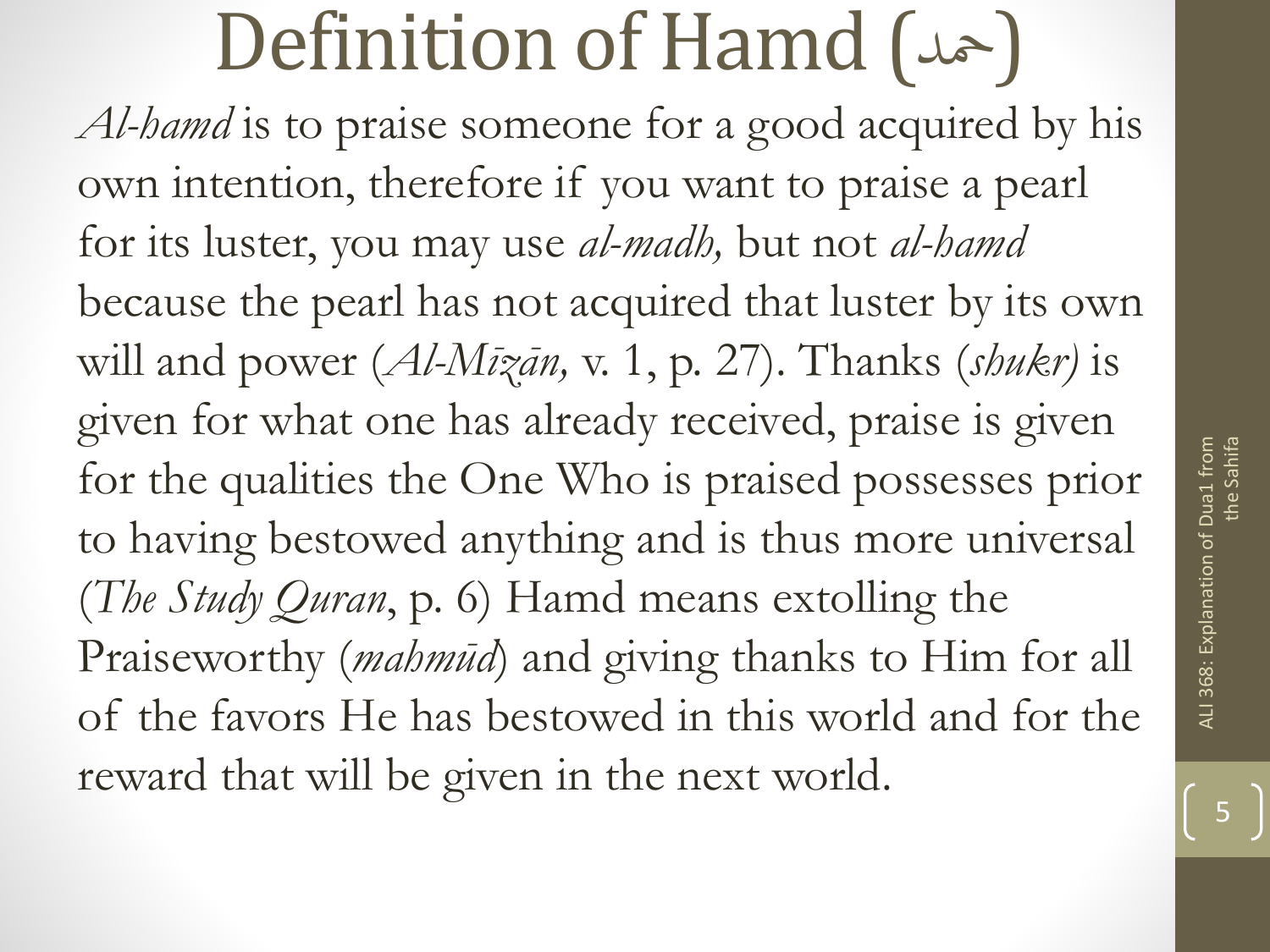# *Al-hamdu lillāh* in the Quran

It occurs 23 times. Following verses of the Quran contain *al-hamdu lillāh*: 1: 2; 6:1, 45; 7:43; 10:10; 14:39; 16:75; 17:111; 18:1; 23:28; 27:15, 59, 93; 29:63, 31:25; 34:1; 35:1, 34; 37:182; 39:29, 74, 75; and 40:65. It would be a good exercise to refer to these verses and see in what context has the phrase been used.

Praise (*al-hamd*) is rendered in the definite rather than the indefinite to indicate that all forms of praise and all gratitude belong to God.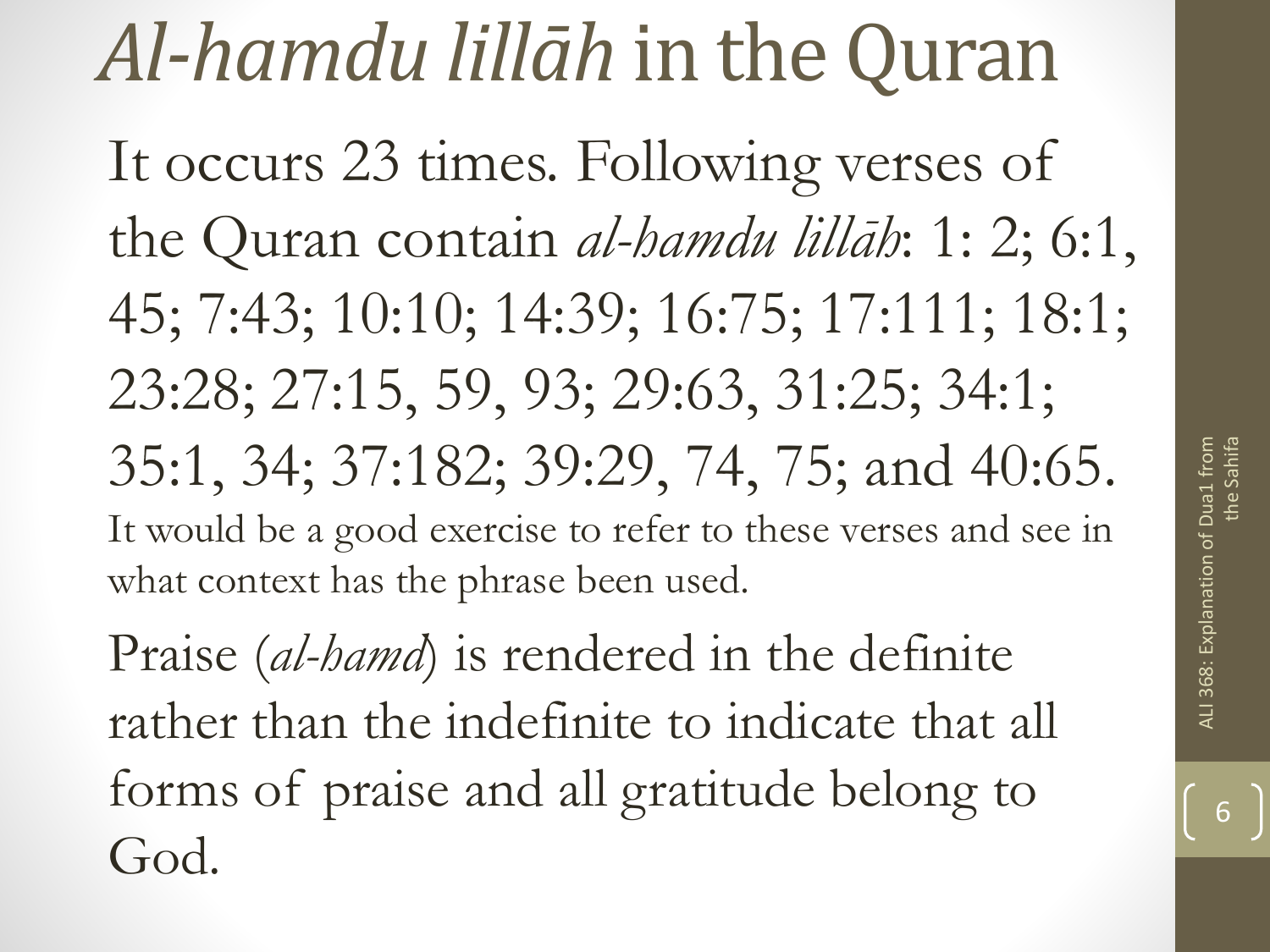#### Why All praise belongs to Allah?

*That is Allah, your Lord, the Creator of everything* (Q 40:62). Allah also says: *Who made good everything that He has created* (Q 32:7). Everything is good because it has been created by Allah and is attributed to Him. In other words, a thing becomes good because it is created by Allah; and everything created by Him is good. The Quran also says: *Allah is He besides Whom there is no god; His are the very best names* (20:8); *and Allah's are the best names; therefore call on Him thereby*  (7:180). Thus it is clear that Allah is good in His names and good in His actions; and that every good and beauty emanates from Him (*Al-Mizan*, v. 1. p. 27)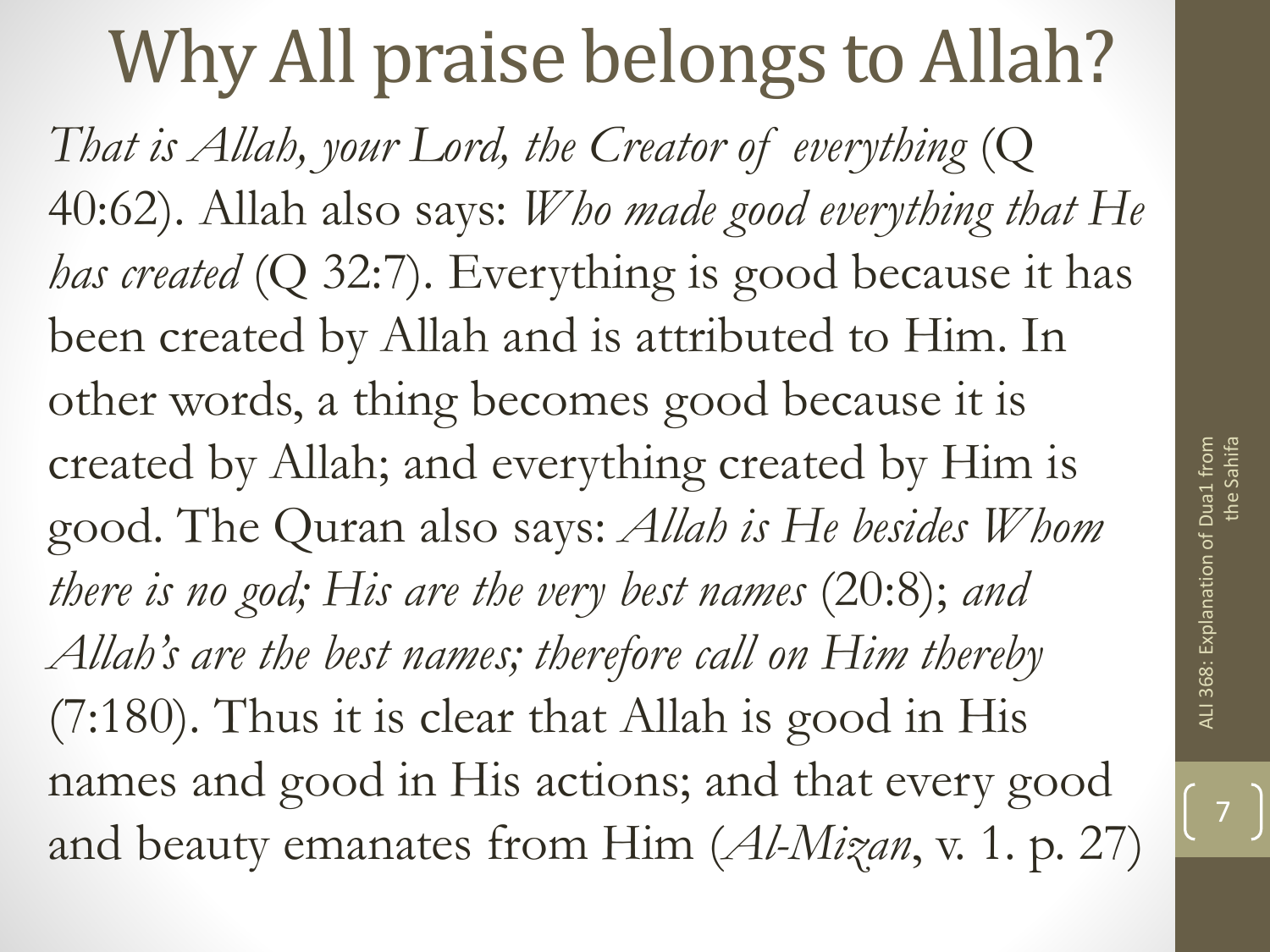Passage 1 from Du'ā 1 اَلْحَمْدُ لِلّهِ الْأَوَّلِ بِلَا أَوَّلٍ كَانَ قَبْلَهُ، وَالْآخِرِ بِلَا آخِرٍ يَكُونُ ح .<br>.<br>. ا ة<br>ق ِ<br>ب ا َ  $\overline{a}$ ِ<br>ب ا َ ُ لَه ب ح ُ بَعْدَهُ<br>بَعْدَهُ  $\overline{\phantom{a}}$ ب<br>. Chittick: *Praise belongs to God, the First, without a first before Him, the Last, without a last behind Him.* Muhani: *All praise is due to God, the First, before Whom there was no 'first' and the Last, after Whom there shall be no 'last'.*

To this day, the *Sahīfa Sajjādiyya* has been translated into English only twice. Once in 1930s by Ahmad Muhani from Lucknow and in 1984 by William C. Chittick. We will provide both translations for you to understand the passages well.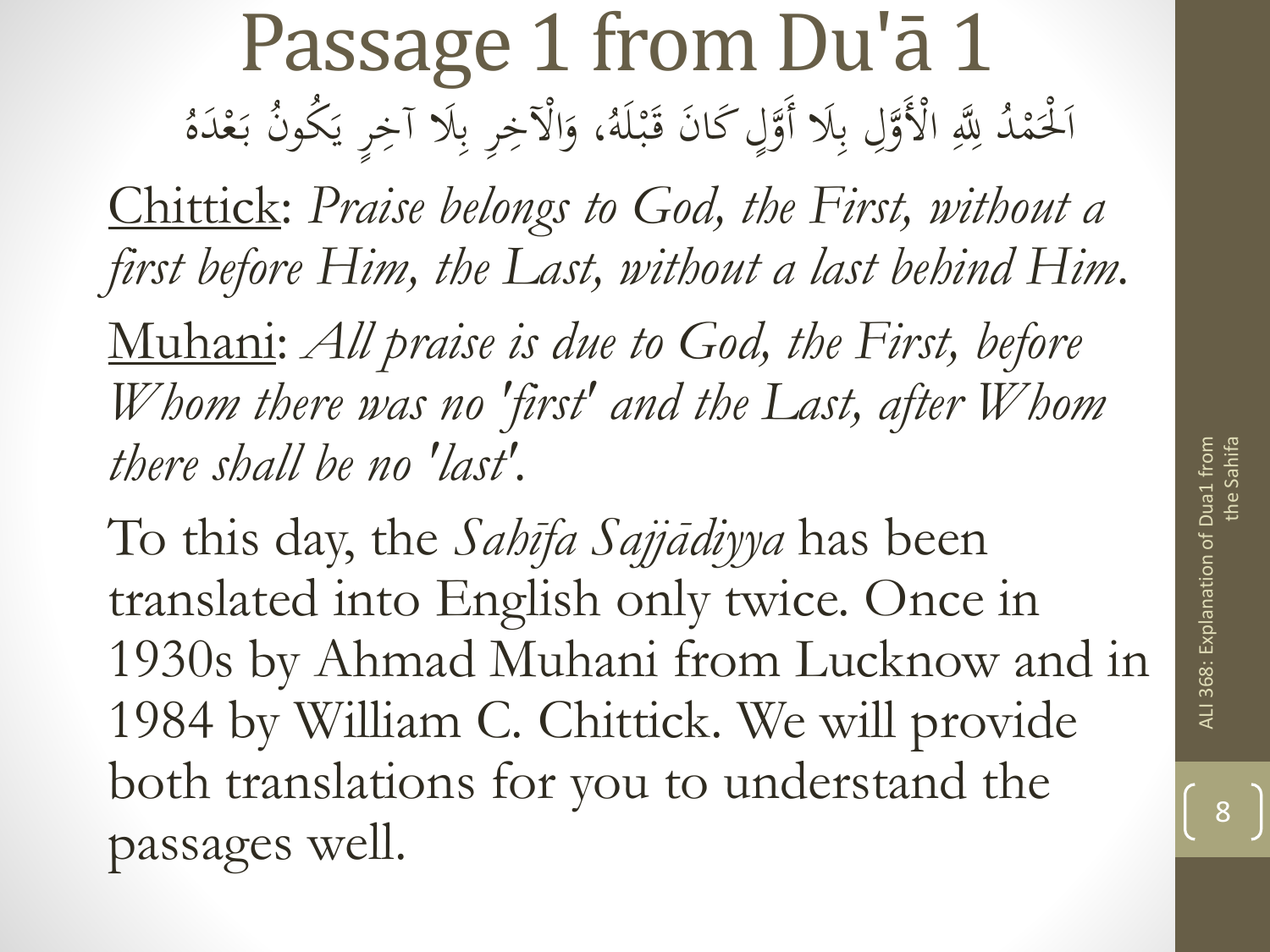It is said that the words *awwal* –the first, and *ākhir* – the last, in the passage have been taken from Q 57:3 ( لُ و أْلَ هَو ا نَدَ<br>ک و<br>گھ ر أْل ِخ ُ َوا ) – *He is the First and the Last.* Imam al-Sadiq (a) was asked the meaning of He is the First and the Last, he answered: He is the First, not a first prior to Himself and not from a precedent before Him. He is the Last, not from any end, as assumed in the case of creatures. He is the First, the Last, without any reference to any beginning or end. The Prophet (s) used to say to God:

ه م **e** للهُمَّ أَنْتَ الْأَوَّلُ فَلَيْسَ قَبْلُكَ شَيْئٌ وَأَنْتَ الْآخِرُ فَلَيْسَ بَعْدَ  $\frac{1}{2}$ ا  $\frac{1}{2}$ لَ ح <u>ة</u> ً<br>ا  $\frac{1}{2}$ ة<br>. ل<br>ا .<br>ن ن<br>ز  $\frac{1}{2}$ ا  $\overline{\phantom{a}}$ ب<br>. ً<br>ا  $\frac{1}{2}$ َ ر<br>ِ وَأَنْتَ الْآخِرُ .<br>ن ن<br>ز  $\frac{1}{2}$ ا َ ء<br>ا مع<br>گ ء<br>ا ىئ َك َشي  $\frac{1}{2}$ 

*O God, you are the First prior to whom there was nothing; and You the Last after whom nothing exists.*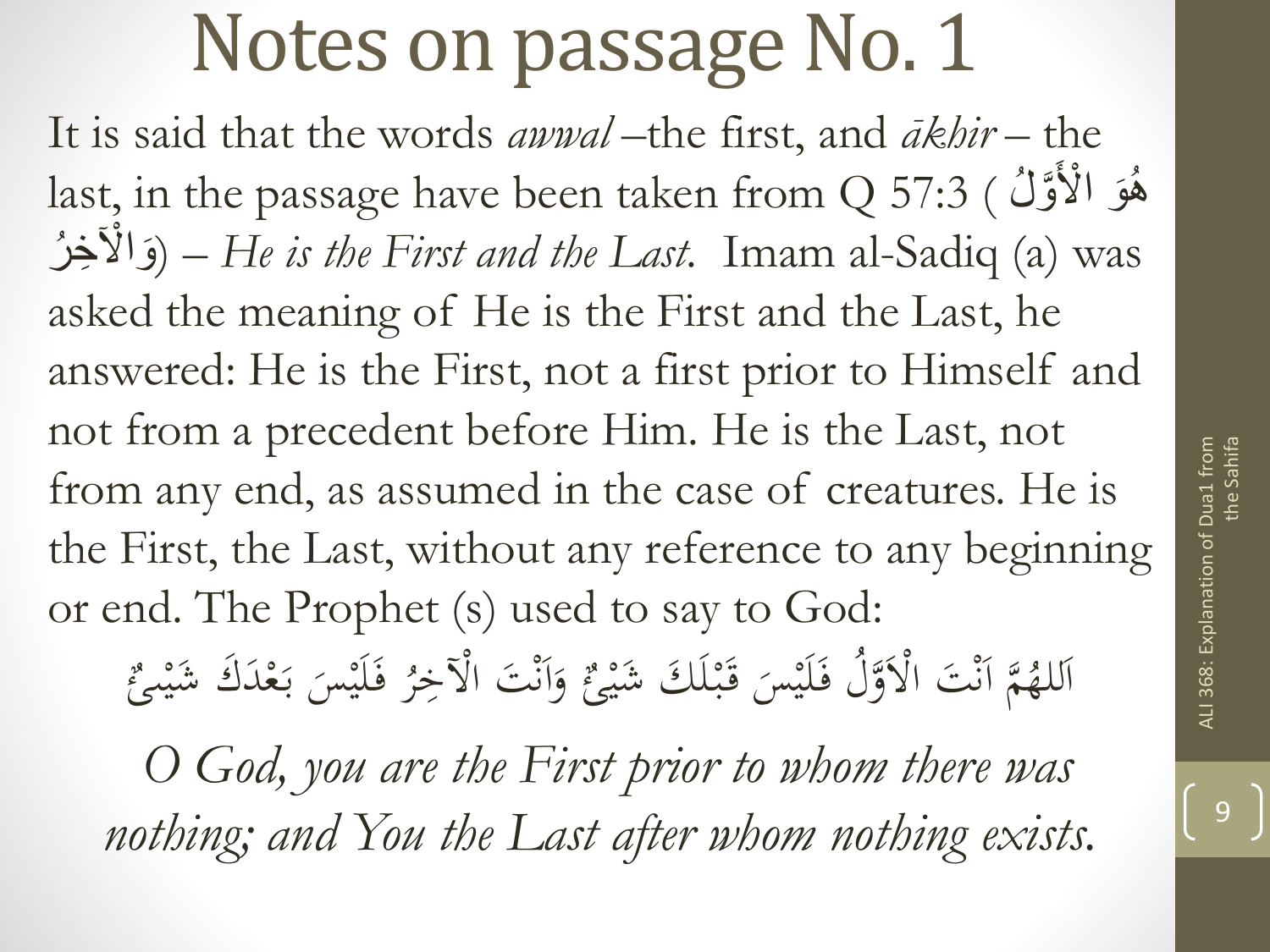#### Passage 2 from Du'ā 1

ب<br>. ه<br>بر ؤُبَّتِهِ أَ  $\overline{4}$  $\ddot{.}$ ند بر<br>تر ِن<br>ِ ياني ح<br>ح ال<br>ر ر ن ت ع ر ح **ک** ح ر<br>( ُ الَّذِي قَصُرَتْ عَنْ رُؤْيَتِهِ أَبْصَارُ النَّاظِرِينَ، وَعَجَ **اُن** ِ<br>ب  $\boldsymbol{\lambda}$ **ک** َ  $\ddot{\phantom{0}}$  $\overline{\phantom{a}}$  $\sum_{i=1}^{n}$ ُل<br>ہ صَارُ النَّاظِرِينَ، وَعَجَزَتْ عَنْ  $\overline{\phantom{a}}$ ح **ک** زن<br>ز ز الواصفين  $\ddot{\phantom{0}}$  $\ddot{a}$  $\ddot{\mathbf{z}}$  $\int$ َ <u>ل</u><br>ا ُ نَعْتِهِ أَوْهَامُ **a** ہ<br>ر  $\overline{4}$  $\ddot{.}$ **تبلا**ر<br>/ ح ز<br>ا

Chittick: *Beholders' eyes fall short of seeing Him, describers' imaginations are not able to depict Him.* Muhani: *The eyes of those who see fall short of seeing Him; the imagination of those who praise Him fall short of describing Him.*

ALI 368: Explanation of Dua1 from

ALI 368: Explanation

10

Dua1 from<br>the Sahifa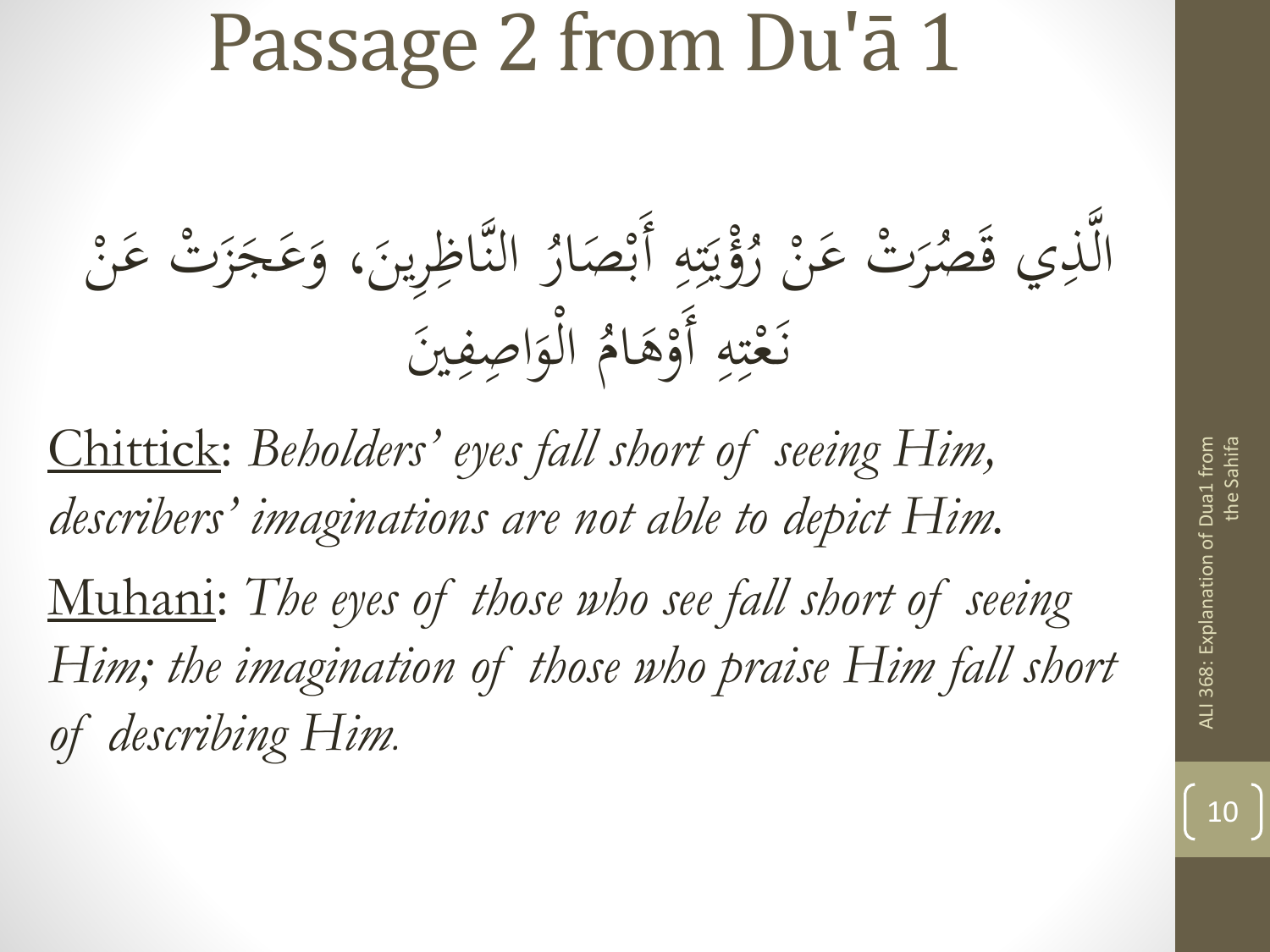Our sites is so limited that we may not see many material beings. Our own spirits, jinn, angles, air, pain, neutron, electron, some microbes and viruses are all not visible to our eyes. The Sacred Being of Allah, which is not similar to anything in this world, is beyond our power to see or observe Him.

Imam al-Sādiq (a) has said: *Allah is Great and High. Allah's servants are incapable to describe Him and may not observe Him. He is Delicate and Knowing. You may not describe Him through quality, place and time. How could I quantitatively describe Him since He made the quantity what it is? I recognized quality through His quality to what possesses quality. How could I describe Him with place when He created the concept of place; and I recognized place because He gave me the concept. He is both in and out of things. Eyes may never see Him, but He sees our eyes. There is no god except Him; He is the Mighty, the Wise, the Knowing.*

ALI 368: Explanation of Dua1 from ALI 368: Explanation of Dua1 from<br>the Sahifa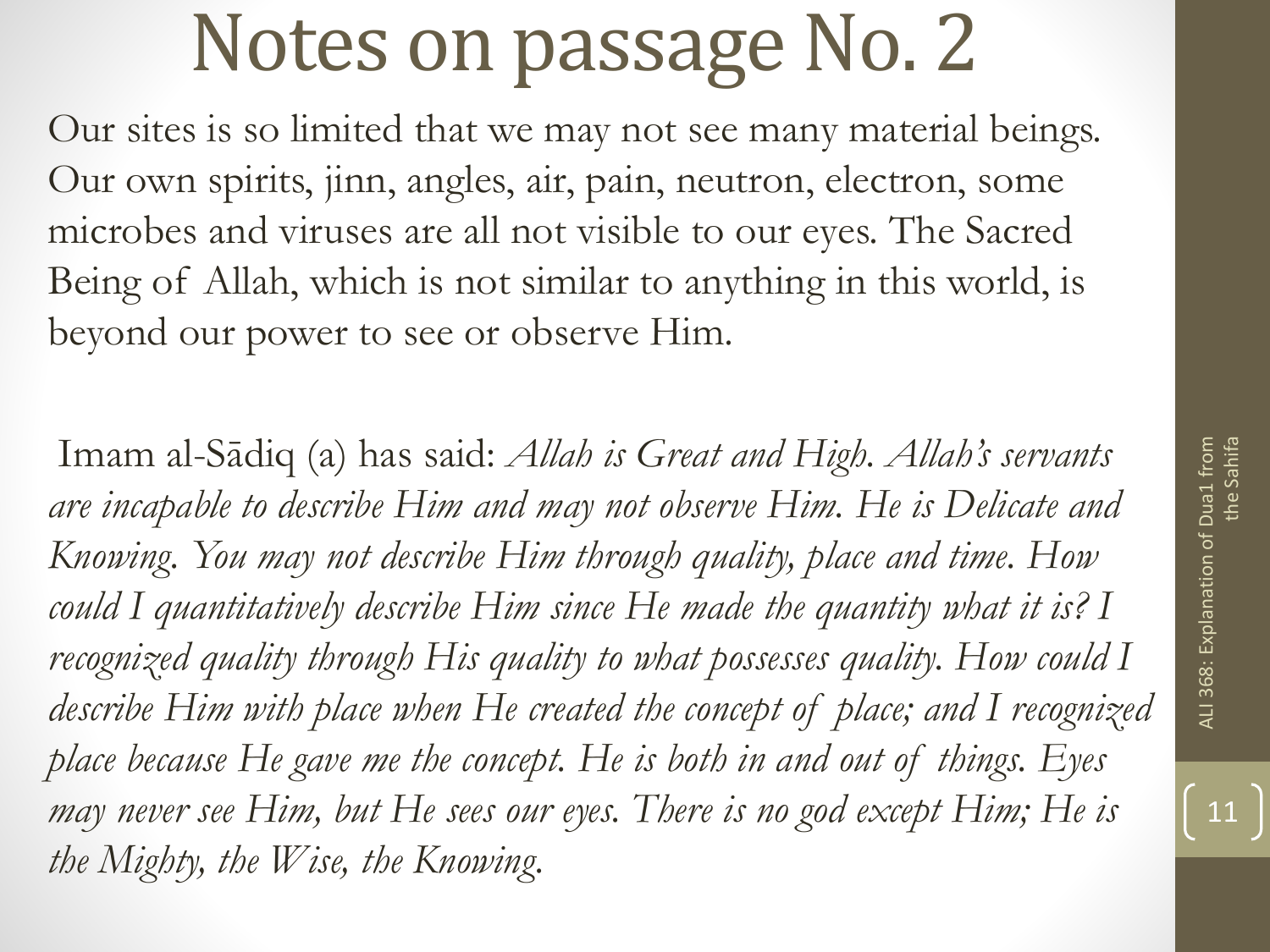#### Passage No. 3 from Du'ā 1

ابْتَدَعَ بِقُدْرَتِهِ الْخَلْقَ ابْتِدَاعاً، وَاخْتَرَعَهُمْ عَلَى مَشِيَّتِهِ  $\overline{\phantom{a}}$  $\overline{\phantom{a}}$  $\ddot{.}$ :<br>-<br>-<br>-ب:<br>. ِ<br>پ ح ز<br>ح ا  $\overline{4}$ .<br>ن تن<br>تر َ ِ<br>با ب<br>ب  $\bigg\{$  $\frac{1}{1}$  $\ddot{\lambda}$ ا<br>مان<br>1 ب<br>.  $\overline{4}$  $\ddot{.}$ **تبلا** يک<br>بد مْ عَلَى مَ  $\int$ ا<br>ا ح **€** وَاخْتَرَعَهُمْ عَلَى مَشِيَّتِهِ اخْتِرَاعاً **ک**  $\int$  $\ddot{\lambda}$ .<br>ح َ  $\overline{\phantom{a}}$  $\overline{)}$ .<br>ح

Chittick: *He originated the creatures through His power with an origination, He devised them in accordance with His will with a devising*.

Muhani: *By His Power He created every creature de novo and He molded them according to His Will*.

ALI 368: Explanation of Dua1 from ALI 368: Explanation of Dua1 from<br>the Sahifa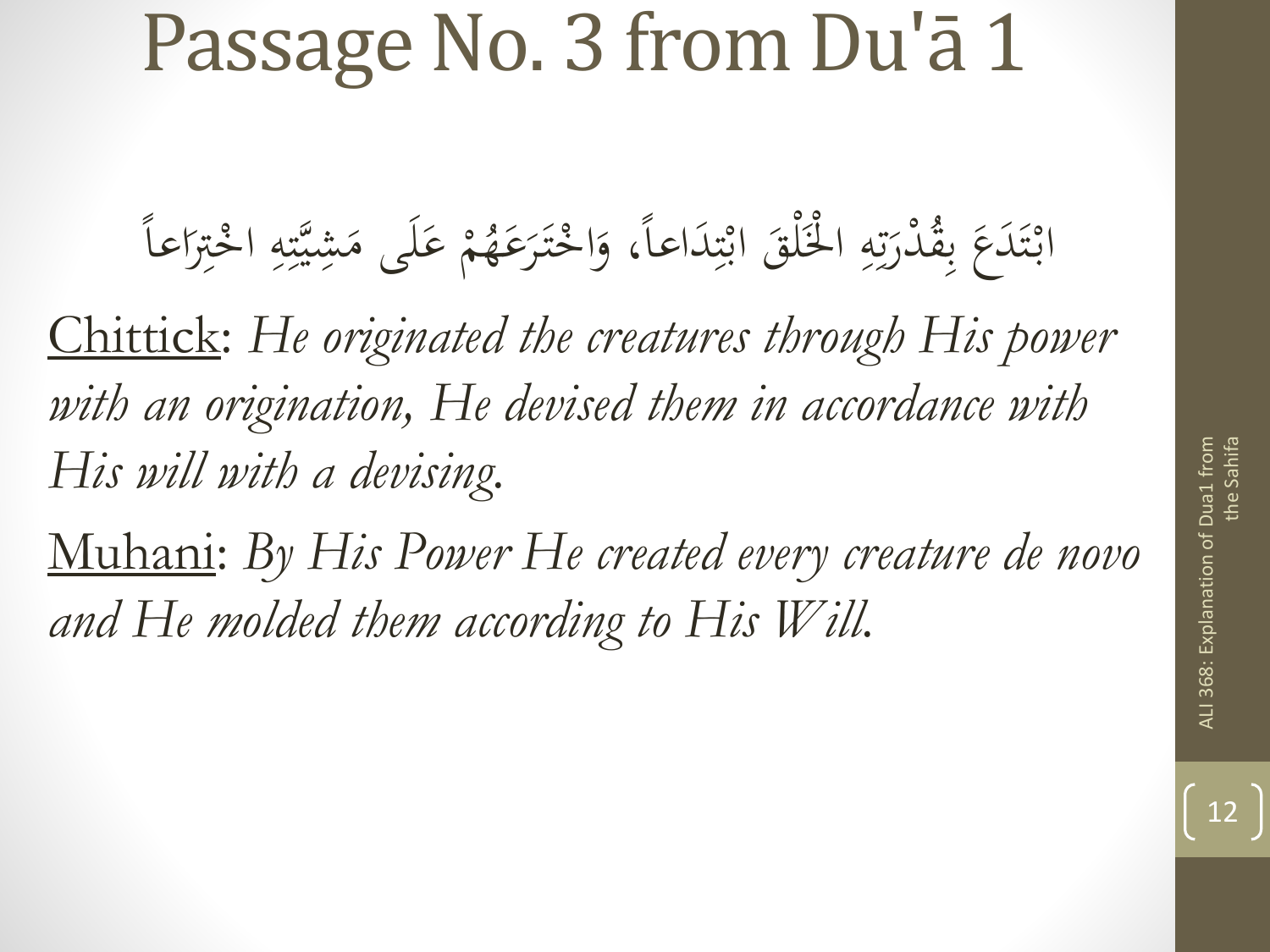The Quran uses the phrase (بَدِيعُ السَّمَاوَاتِ وَالْأَرْضِ) (The Quran uses the phrase ر<br>ح *the heavens and earth* twice in verses 2:117 and 6: 101. This means that Allah created heavens and the earth without the need of previous samples and examples. Imam al-Bāqir (a) explains:

إِنَّ اللَّهَ عَزَّ وَجَلَّ ابْتَدَعَ الْأَشْيَاءَ كُلَّهَا بِعِلْمِهِ عَلَى غَيْرِ مِثَالٍ كَانَ قَبْلَهُ فَابْتَدَعَ<br>وَالْمَسْنَةِ اللَّهُ عَنْ وَجَلَّ ابْتَدَعَ الْأَشْيَاءَ كُلَّهَا بِعِلْمِهِ عَلَى غَيْرِ مِثَالٍ كَا  $\zeta$  $\ddot{\ddot{\cdot}}$ نہ<br>م ا  $\bigg\{$ برید ب<br>. **ک**  $\epsilon$  $\int$  $\begin{bmatrix} 1 & 1 \\ 1 & 1 \end{bmatrix}$ بنی<br>م  $\tilde{\mathbf{r}}$  $\mathbf{A}$ الہ<br>ا ى<br>ك َ ح ِ<br>و ِ<br>ب َ  $\bigg\{$ ر :<br>م ب<br>. َ حَانَ قَبْلَهُ<br>ءَ ح <u>ة</u><br>م السَّمَاوَاتِ وَالْأَرَضِينَ وَلَمْ يَكُنْ قَبْلَهُنَّ سَمَاوَاتٌ وَلَا أَرَضُون ا ہ<br>ر  $\blacktriangle$ ح ة<br>ق ح يا<br>. ر<br>يد  $\hat{a}$ َ  $\overline{\phantom{a}}$ ا َ َ ا َ

*Allah, the Mighty and Sublime, created everything with His knowledge without having [the need of] any previous sample. So He originated the heavens and the earth, when there was no precedence of heavens or earths existing* (*al-Kāfī*, 2: 256). The world is amazing - the skies, plants, animals, human beings, etc. all depend on the determination of Allah (swt). Imam al-Sajjad (a): *He devised and molded them according to His Will*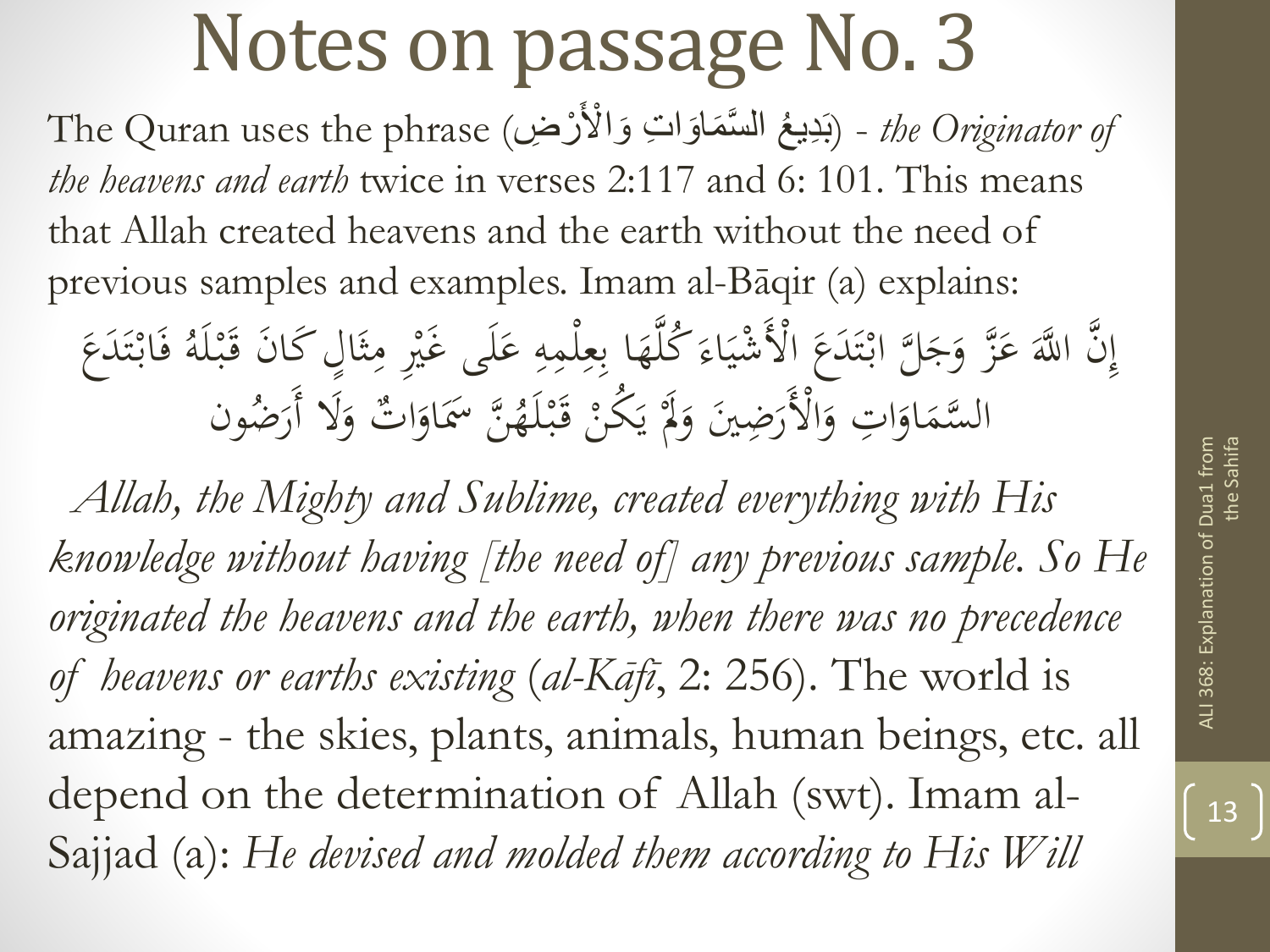#### Passage No. 4 from Du'ā 1 ثُمَّ سَلَكَ بِهِمْ طَرِيقَ إِرَادَتِهِ، وَبَعَثَ بنی<br>ر السم<br>السمار<br>السمار ب<br>. َ  $\overline{4}$ .<br>ن :<br>تار<br>1 َ ر<br>.  $\int$ إ :<br>.<br>. **م**<br>ا َك ِبََ  $\overline{\mathcal{X}}$ سَلَكَ بِهِمْ طَرِيقَ إِرَادَتِهِ، وَبَعَثَهُمْ فِي سَبِيلِ تَحَبَّتِهِ، لَا يَمْ  $\overline{a}$ ب<br>ا  $\overline{4}$  $\ddot{.}$ ت بک<br>بد ا<br>ا  $\ddot{\cdot}$ بد  $\overline{\phantom{0}}$ **م**<br>ا **e** مُمْ فِي سَبِيلِ مَحَبَّتِهِ، لَا يَمْلِكُونَ تَأْخِيراً  $\int$ ن<br>ٽ ن<br>ب  $\overline{\mathfrak{l}}$

 $\frac{1}{2}$ ن<br>ٽ ونَ تَ ن<br>ب ال<br>ا يْ َطَ  $\frac{1}{2}$ ا<br>ا مْ إِلَيْهِ، وَلَا يَسْ ِ<br>بہ ہ<br>ر  $\overline{4}$  $\frac{1}{2}$ ه<br>ي <u>ل</u><br>. ل .<br>ءِ إ **م**<br>ا **€** عَمَّا قَدَّمَهُ  $\mathcal{A}$ ة<br>ق ُ ه ع م ح ه<br>.<br>. **ک** ح **گ**ر قَدَّماً إِلَى مَا أَخَّرَهُ ر<br>(  $\lambda$  $\overline{\phantom{a}}$  $\int$ إ  $\overline{\phantom{a}}$  $\ddot{\varepsilon}$ 

Chittick: *Then He made them walk on the path of His desire, He sent them out on the way of His love. They cannot keep back from that to which He has sent them forward, nor can they go forward to that from which He has kept them back.*

Muhani: *Then He made them walk along the path of His Intention and caused them to tread the way of His Love. They have no power to delay that towards which He hastens them nor are they able to hasten that which He delays for them.*

 $\boxed{14}$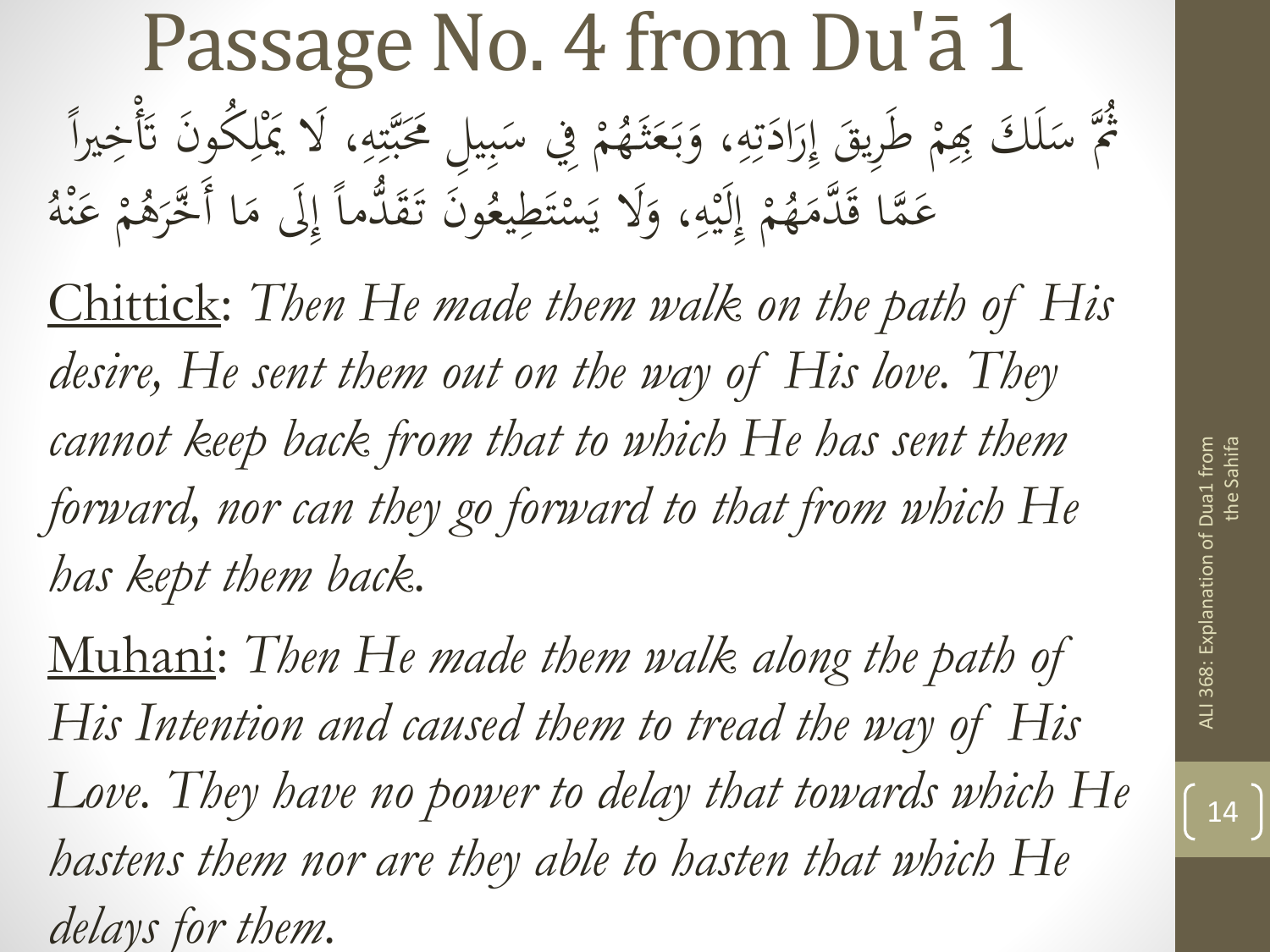The elements of universe and creatures, including the galaxies, stars, the suns and moons were put in the specific paths. Their exact movements and their actions and reactions over one another, so meticulously predetermined, has produced such an amazing and awesome system of creation. The Quran stipulates this in the response of Musa to Fir'awn:

> قَالَ رَبُّنَا الَّذِي أَعْطَىٰ كُلَّ شَيْءٍ خَلْقَهُ ثُمَّ هَدَىٰ ا<br>ا <u>ة</u>  $\dot{\phantom{1}}$  $\zeta$ ح ا<br>ا ِ<br>ب  $\frac{1}{2}$ ر<br>ند ر<br>(  $\overline{\phantom{a}}$ ام<br>ا ه لق .<br>م  $\overline{\mathcal{X}}$

*He said, "Our Lord is He who gave each thing its form and then guided [it]".* With the guidance of Allah and with the cooperation of the sun, soil, weather and water, plants are decorated green so that the world will look charming and desirable.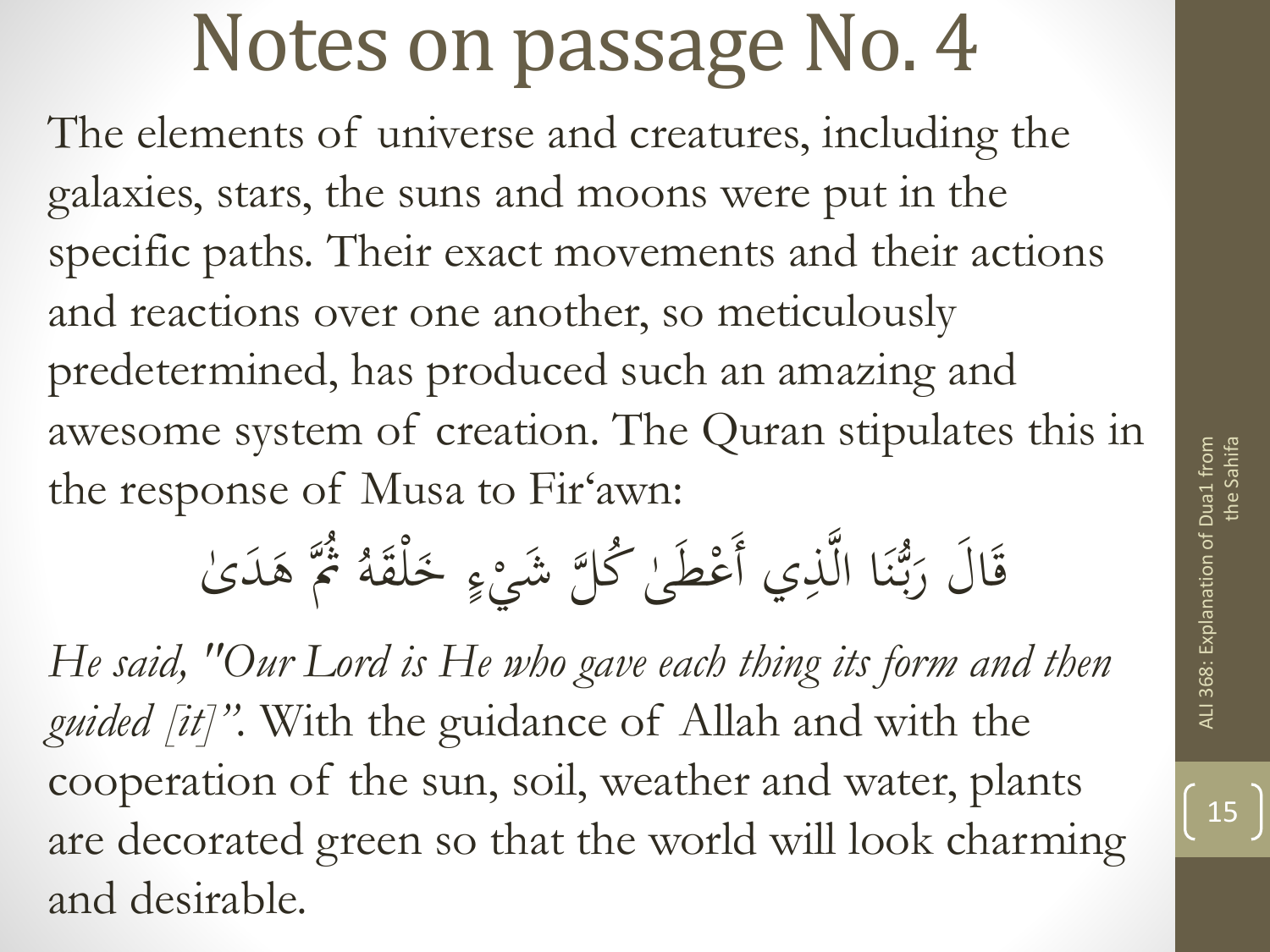# Passage 5 from Du'ā 1

ح ه قُوتاً مَعْ<br>م  $\mathbf{A}$ **م**<br>ا **€** وح مِنْهُجْ ح  $\mathbf{A}$  $\overline{\phantom{a}}$ ر<br>ا و<br>لر ا<br>|<br>|  $\overline{\phantom{a}}$ وَجَعَلَ لِكَلّ رُوحٍ مِنْهُمْ قُوتاً مَعْلُوماً مَقْسُوماً مِنْ رِزْقِهِ <u>ل</u> ل  $\overline{\phantom{0}}$  $\boldsymbol{\mathcal{S}}$ َ  $\overline{4}$ <u>: ما</u> ز  $\overline{ }$ ح  $\mathbf{A}$  $\overline{\mathcal{L}}$ </sub><br>ا لُوماً مَقْسُوماً مِنْ رِزْقِهِ، م<br>ح  $\mathbf{A}$  $\overline{\mathcal{L}}$ یز<br>.. صٌ، وَلَا يَه َ  $\overline{a}$  $\frac{1}{2}$ ق َن <u>َ</u><br>پا ُ صُّ مَنْ زَادَهُ ا<br>ا ز ح  $\mathbf{A}$ لَا يَنْقُصُ مَنْ زَادَهُ نَاقِصٌ، وَلَا يَزِيدُ مَنْ نَقَصَ مِنْهُمْ زَا يا<br>. .<br>(  $\mathbf{C}$ **€** مَنْ نَقَصَ مِنْهُ ا<br>م  $\mathbf{A}$ ً<br>ا **م**<br>م ح  $\blacktriangle$ اب<br>ا زِيدُ مَنْ نَقَصَ مِنْهُمْ زَائِدٌ  $\frac{1}{2}$ گ<br>گ

Chittick: *He assigned from His provision to each of their spirits nourishment known and apportioned. No decreaser decreases those whom He increases, no increaser increases those of them whom He decreases.*

Muhani: *He has ordained for every soul a definite quantity of subsistence, distributed out of the nourishment provided by Him. There can be no decrease of what He has increased and no increase of what He has decreased.*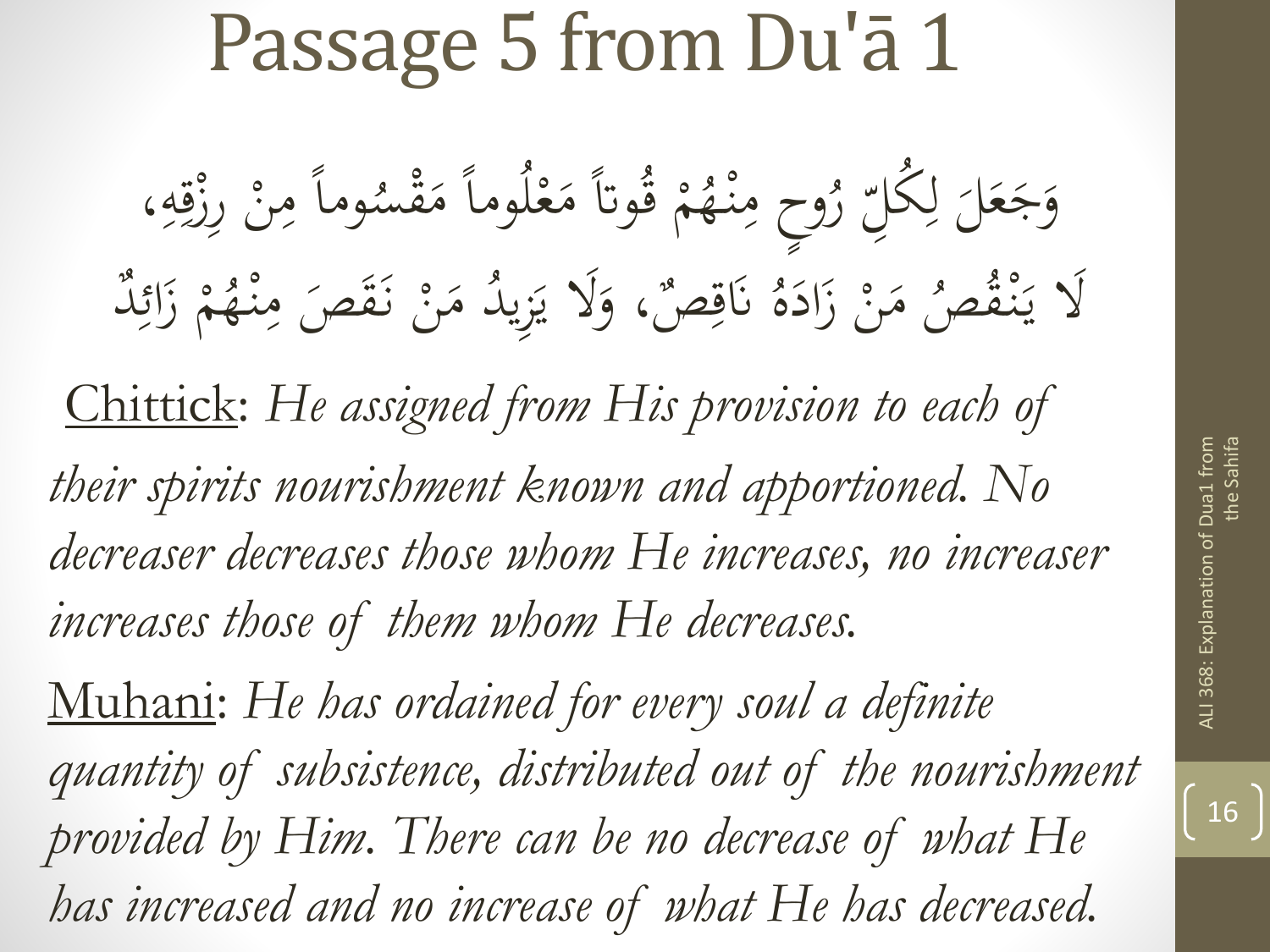The Almighty God has bestowed upon all human beings different rights: the right to eat, the right to have a shelter, the right to wear clothes. It is not fair for few to benefit from all privileges at the expense of the deprivation of the majority of population.

Each servant of God has been assigned the amount of sustenance through God's benevolence and he/she has to earn it in the right ways. If somebody has an opportunity to earn extra income, he should spend it for the needs of the society instead of hoarding it or wasting for personal hobbies.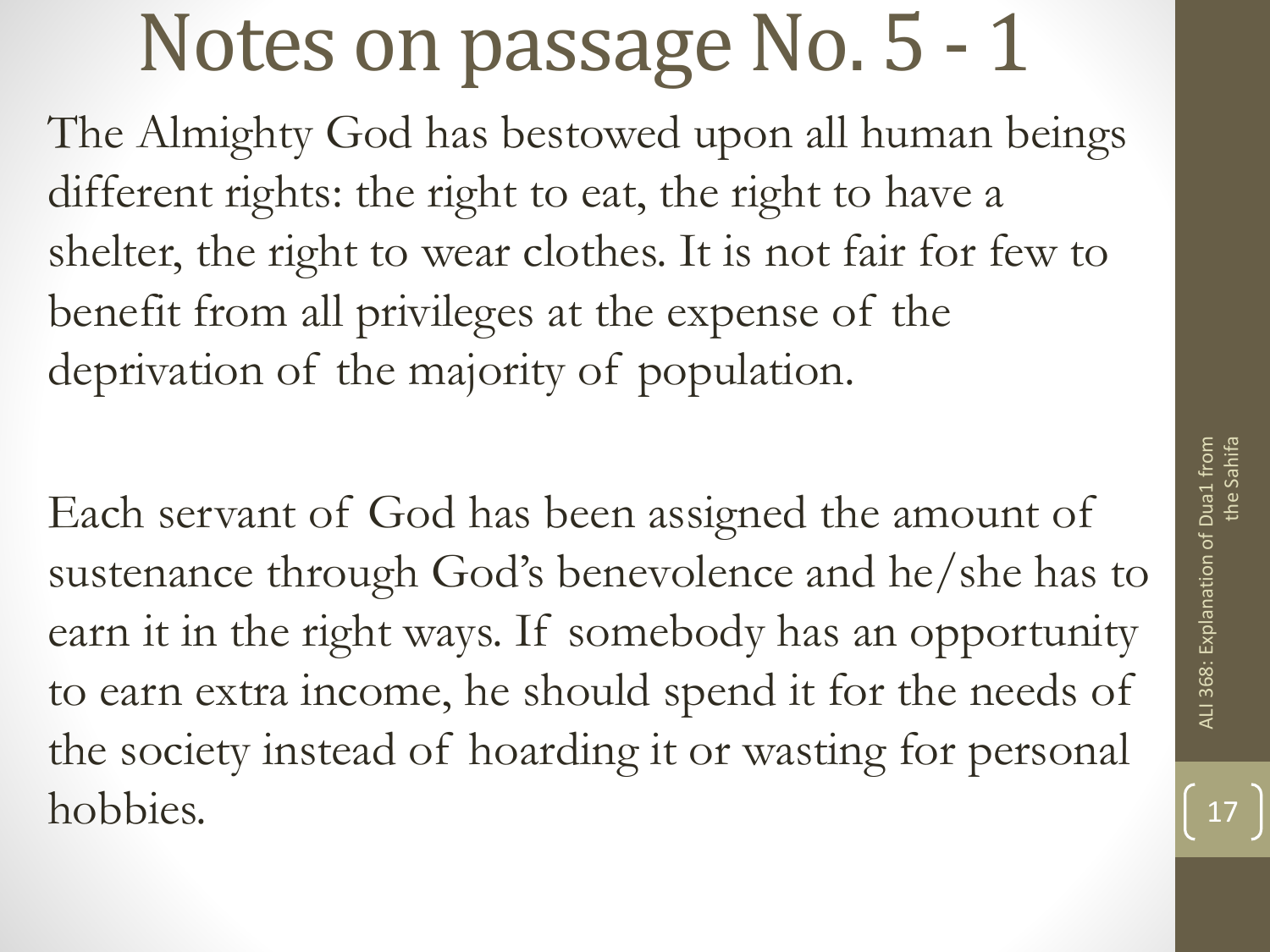Holy Quran often commands us to spend from what Allah has given us. The Quranic statement about the believers *that they spend out of what We have given them* appears in verses 2:3, 8:3, 22:35, 28:54 and 32:16. See how beautifully the Quran defines the believers:

إِنَّمَا الْمُؤْمِنُونَ الَّذِينَ إِذَا ذُكِرَ اللَّهُ وَجِ إ ہ<br>ءِ ے<br>۔ ة مِنُونَ الَّذِينَ إِذَا ذُكِرَ اللَّهُ ر<br>( ار<br>ا  $\int$ إ  $\ddot{\phantom{0}}$ ن<br>ب بر<br>م  $\mathbf{A}$ م<br>ح  $\lambda$ الْمُؤْمِنُونَ الَّذِينَ إِذَا ذَكِرَ اللَّهُ وَجِلَتْ قُلُوبُهُمْ وَإِذَا تُلِيَتْ عَـ ح **ک** ِ<br>يَبْ<br>.  $\frac{1}{2}$  $\overline{\mathbf{r}}$ ه وَإِذَا ثُلِ<br>» ار<br>ا  $\int$ إ ہ<br>ر **م**<br>با **€** ه<br>لم ب<br>. لَتْ قُلُوبُهُمْ وَإِذَا تُلِيَتْ عَلَيْهِمْ ح  $\overline{\mathcal{X}}$ ا<br>م<br>م  $\frac{1}{2}$ ه<br>به  $\frac{1}{2}$  $\ddot{\lambda}$ مْ إِيمَانًا وَعَلَىٰ رَبِّهِمْ يَتَمْ<br>مُسْتَمِّذٍ یا<br>بر  $\sum_{i=1}^n$  $\overline{\mathbf{r}}$ ر<br>1 ا<br>ا  $\int$ **ک** ەر<br>بر .<br>نا  $\overline{\phantom{a}}$  $\int$ إ ح **€** زَادَتَّـهُم م<br>ت  $\overline{\phantom{a}}$ ز<br>。 ام<br>ا آيَاتُهُ زَادَتْهُمْ إِيمَانًا وَعَلَىٰ رَبِّهِمْ يَتَوَكَّلُونَ ﴿٢﴾ الَّذِينَ يُقِيمُونَ الصَّلَاةَ<br>ء بر<br>ت ِياءِ<br>ت ن<br>ب و<br>د  $\ddot{\circ}$ ن<br>ب **△** يم ق  $\frac{1}{2}$ یا<br>۔ و<br>يو  $\ddot{\phantom{0}}$ ين ذَ ه ﴾ ال **ن قو ُ نف َ م ياء**<br>ا **ي ْ م ُ** وَمِّمَّا رَزَقْنَاهُمْ يُنفِقُونَ ﴿٣﴾ أَوَلَئِكَ هُمْ الْمُؤْمِنُونَ حَقَّ **َ َ َ م َ**  $\overline{\phantom{0}}$ ن<br>ب و<br>م  $\mathbf{A}$ م<br>ح<br>. **△** م ال ح  $\bigcap_{\alpha}$ م ُ َك ه ٰئ ت ِ<br>م ﴾ أُولَٰٓئِكَ هُمُ الْمُؤْمِنُونَ حَقًّا ۚ ۚ فَمُمْ دَرَجَاتٌ<br>وَمَعْرَضُ وَمُمْرَدٍ وَمَثَلَّمَ الْمُؤْمِنُونَ حَقًّا ۚ فَمَمْ دَرَجَاتٌ َ  $\overline{\phantom{a}}$ **م** اب<br>ا َّل ه ۚ عِندَ رَبِّهِمْ وَمَغْفِرَةٌ وَرِزْقٌ كَرِيمٌ ﴿ \$ مَجْهِ َ ر<br>( <u>َ</u> .<br>ح  $\mathcal{A}$ َ  $\mathbf{C}$ ِ<br>م  $\overline{\phantom{a}}$  $\overline{\phantom{a}}$ 

*The believers are only those who, when Allah is mentioned, their hearts become fearful, and when His verses are recited to them, it increases them in faith; and upon their Lord they rely - (2) The ones who establish prayer***, and from what We have provided them, they spend***. (3) Those are the believers, truly. For them are degrees [of high position] with their Lord and forgiveness and noble provision. (4)*